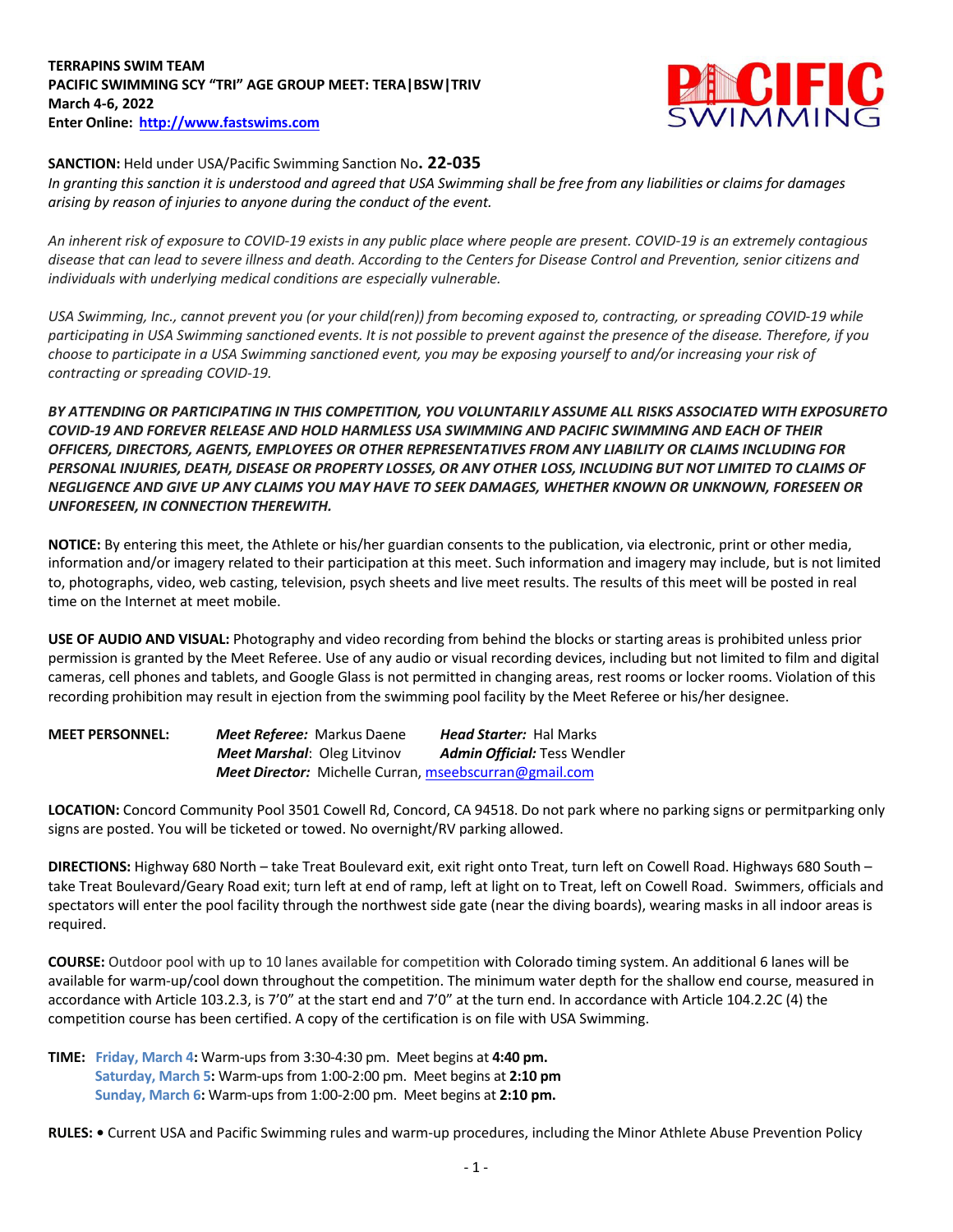(MAAPP) will govern the meet. A copy of these procedures will be posted at the Clerk-of-Course.

**•** The local facilities guidelines, restrictions and interpretation of the local public health guidelines shall be followed at this meet.

**•** All applicable adults participating in or associated with this meet, acknowledge that they are subject to the provisions the USA Swimming Minor Athlete Abuse Prevention Policy ("MAAPP"), and that they understand that compliance with the MAAPP policy is a condition of participation in the conduct of this competition.

- All athletes 18 and older must have completed the Athlete Protection Training to be allowed to compete.
- All events are timed finals.
- All events will swim fast to slow.
- Athletes may compete in up to **FOUR** (**4)** events per day.
- All Athletes ages 12 and under should complete competition within **FOUR (4)** hours.

**•** Entries will be accepted until the number of splashes exceeds the estimated timeline, per the "Four-Hour Rule," based on the Athletes age and gender, or until the meet has reached capacity, whichever comes first.

**•** If local conditions warrant it the Meet Referee, with the concurrence of the Meet Director, may require a mandatory scratch down.

- Immediate cash refunds will be made for any mandatory scratches.
- All Coaches and Officials must wear their USA Swimming membership cards in a visible manner**.**

**•** Athletes entering the 500 and 1650 Freestyle must provide their own timers and lap counters. Athletes entering the 400 IM must provide their own timers. These events may be swum alternating heats of girls and boys or seeded combining girls and boys.

**•** All Coaches and Officials, Athletes and Spectators must wear a face covering to enter the locker room.

**ATTENTION HIGH SCHOOL ATHLETES:** If you are a High School Athlete in season, you need to be Unattached from this meet. It is the Athlete's responsibility to be Unattached from this meet. You can un-attach at the meet if necessary. This does not apply to Athletes swimming under the rules of the Nevada Interscholastic Activities Association (NIAA).

**UNACCOMPANIED ATHLETES:** Any USA Swimming Athlete-Member competing at the meet must be accompanied by a USA Swimming Member-Coach for the purposes of Athlete supervision during warm-up, competition and warm-down. If a Coach-Member of the Athlete's USA Swimming Club does not attend the meet to serve in said supervisory capacity, it is the responsibility of the Athlete or the Athlete's legal guardian to arrange for supervision by a USA Swimming Member-Coach. The Meet Director or Meet Referee may assist the Athlete in making arrangements for such supervision; however, it is recommended that such arrangements be made in advance of the meet by the Athlete's USA Swimming Club Member-Coach.

**RACING STARTS:** Athletes must be certified by a USA Swimming member-coach as being proficient in performing a racing start or must start the race in the water. It is the responsibility of the Athlete or the Athlete's legal guardian to ensure compliance with this requirement.

**RESTRICTIONS:** • Smoking and the use of other tobacco products is prohibited on the pool deck, in the locker rooms, in spectator

- seating, on standing areas and in all areas used by Athletes, during the meet and during warm-up periods.
- Sale and use of alcoholic beverages is prohibited in all areas of the meet venue.
- No glass containers are allowed in the meet venue.
- No propane heater is permitted except for snack bar/meet operations.
- All shelters must be properly secured.
- Deck Changes are prohibited.

**•** Destructive devices, to include but not limited to, explosive devices and equipment, firearms (open or concealed), blades, knives, mace, stun guns and blunt objects are strictly prohibited in the swimming facility and its surrounding areas. If observed, the Meet Referee or his/her designee may ask that these devices be stored safely away from the public or removed from the facility. Noncompliance may result in the reporting to law enforcement authorities and ejection from the facility. Law enforcement officers (LEO) are exempt per applicable laws.

**•** Operation of a drone, or any other flying apparatus, is prohibited over the venue (pools, Athlete/Coach areas, Spectator areas and open ceiling locker rooms) any time Athletes, Coaches, Officials and/or Spectators are present.

- **ELIGIBILITY:** Athletes must be current members of USA Swimming and enter their name and registration number on the meet entry card as they are shown on their Registration Card. If this is not done, it may be difficult to match the Athlete with the registration and times database. The meet host will check all Athleteregistrations against the SWIMS database and if not found to be registered, the Meet Director shall accept the registration at the meet (a \$10 surcharge will be added to the regular registration fee). Duplicate registrations will be refunded by mail.
	- Only athletes from TERA, BSW, TRIV are eligible for this meet.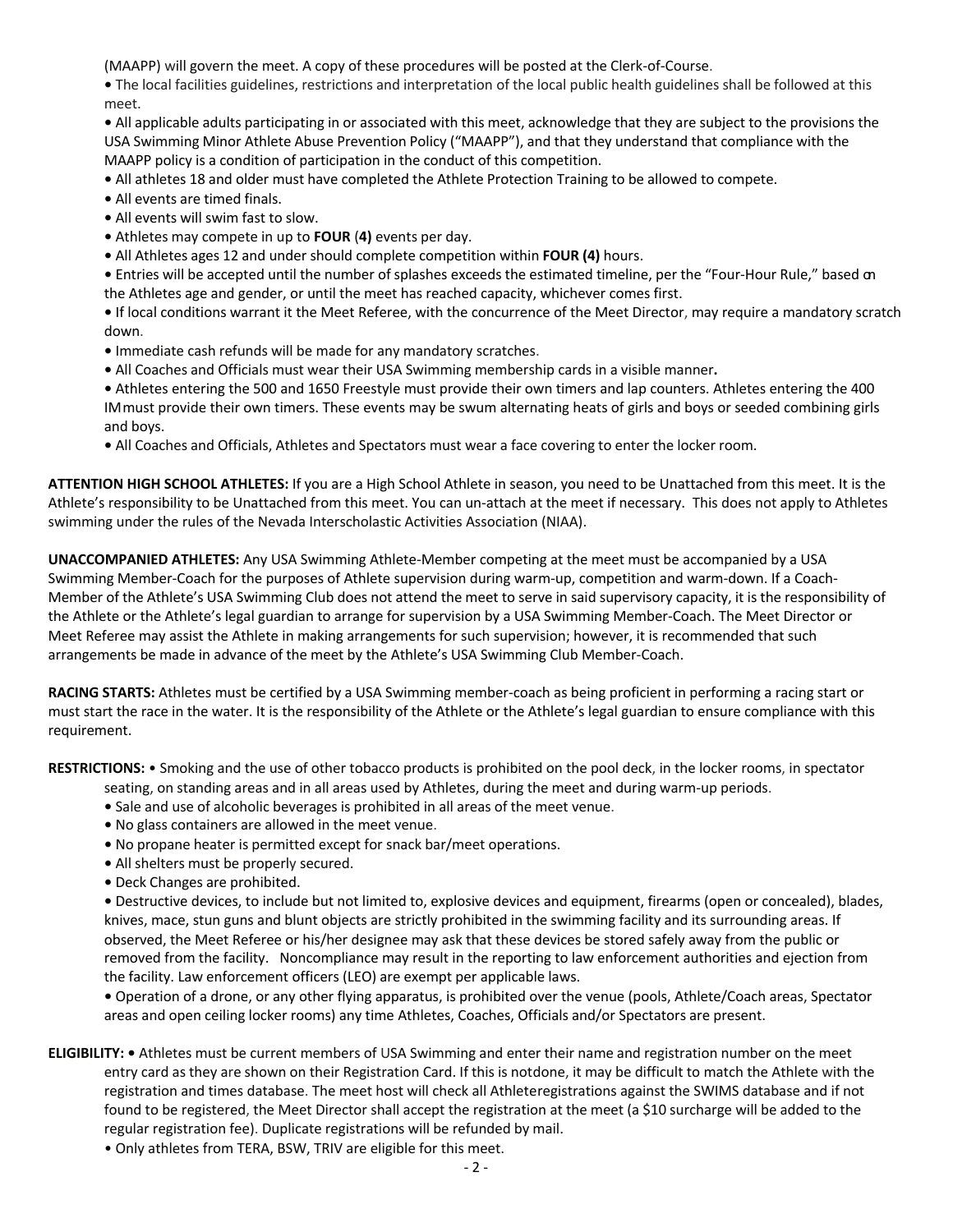- There are NO time standards for this meet.
- Entries with **"NO TIME"** will be accepted.
- Athletes with a disability are welcome to attend this meet and should contact the Meet Director or Meet Referee regardingany special accommodations on entry times and seeding per Pacific Swimming policy.
- The Athlete's age will be the age of the Athlete on the first day of the meet.
- Athletes may swim ONE event only on the Friday session and up to **FOUR (4)** each day for Saturday and Sunday sessions.

\*\* NOTE: Athletes who falsify their entry form by listing a club to which they are not legitimately associated will be rejected from the meet. Further, entry fees will not be refunded, and they may be referred to the Pacific Swimming Review Committee for disciplinary action.

**ENTRY FEES:** \$4.50 per event plus an \$8.00 participation fee per Athlete. Entries will be rejected if payment is not sent at time of request. No refunds will be made, except mandatory scratch downs.

**ONLINE ENTRIES:** To enter online go to **www.fastswims.com** to receive an immediate entry confirmation. This method requires payment by credit card. FastSwims charges a processing fee for this service, 6.5% of the total Entry Fees plus \$0.75 per transaction, regardless of number of Athletes. Please note that the processing fee is a separate fee from the Entry Fees. If you do not wish to pay the processing fee, enter the meet using a mail entry. Entering online is a convenience, is completely voluntary, and is in no way required or expected of an Athlete by Pacific Swimming. Online entries will be accepted through Friday, February 25, 2022, or until the meet has reached capacity, whichever comes first.

**MAILED OR HAND DELIVERED ENTRIES**: Entries must be on the attached consolidated entry form. Forms must be filled out completely and printed clearly with Athlete's best time. Entries must be postmarked by midnight, Friday, Feb 25, 2022, or hand delivered to TERA coaches on deck by 6:30 pm on Friday, February 25th, 2022. No late entries will be accepted. Requests for confirmation of receipt of entries should include a self-addressed envelope.

## **Make check payable to**: Terrapins Swim Team

| <b>Mail entries to: Terrapins Swim Team</b> | <b>Hand deliver entries to: Terrapins Swim Team</b> |  |  |  |  |  |  |
|---------------------------------------------|-----------------------------------------------------|--|--|--|--|--|--|
| PO Box 21127                                | Concord Community Pool.                             |  |  |  |  |  |  |
| Concord, CA 94521                           | 3501 Cowell Road, Concord, CA 94518                 |  |  |  |  |  |  |

**CHECK-IN:** The meet will be pre-seeded, there will be NO check in for events and no need to scratch.

**SCRATCHES:** Any athlete not reporting for or competing in an individual timed final event that they have checked in for shall not be penalized. **Athletes swimming a distance event including the 500 Free, 400 IM, and 1650 Free who would like to scratch are requested to inform the Admin official by Friday, March 4 at 3:30 pm.**

**AWARDS:** There are NO awards for this meet.

## **ADMISSION:** Free

**SNACK BAR & HOSPITALITY:** A snack bar will NOT be available during this competition for swimmers. Coaches and Officials will be provided snacks and drinks throughout the meet.

**MISCELLANEOUS:** No overnight parking is allowed. Facilities will not be provided after meet hours.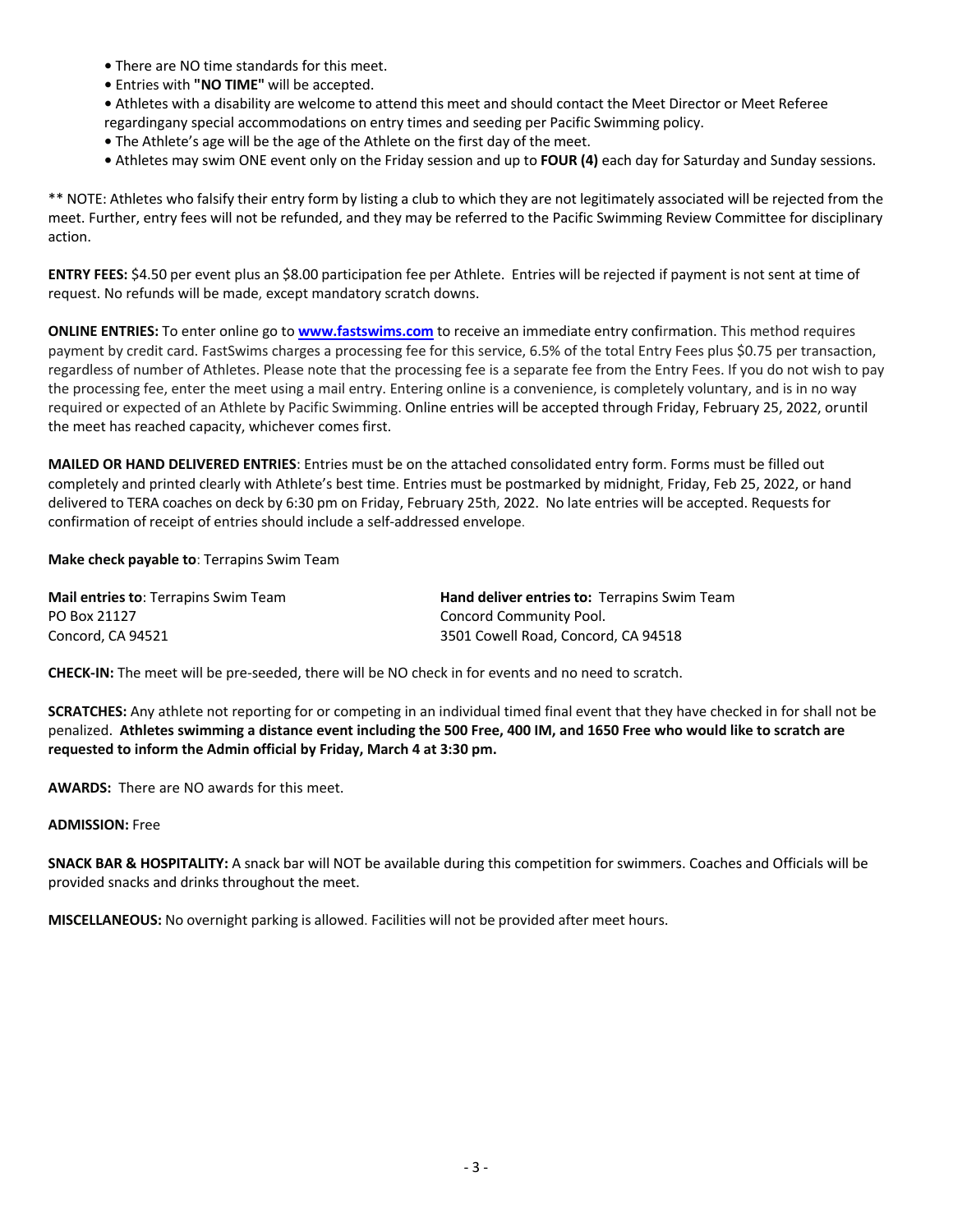## **OREER OF EVENTS**

| <b>FRIDAY MARCH 4</b>         |                      |                              |  |  |  |  |  |
|-------------------------------|----------------------|------------------------------|--|--|--|--|--|
| <b>GIRLS</b><br><b>EVENT#</b> | <b>EVENT</b>         | <b>BOYS</b><br><b>EVENT#</b> |  |  |  |  |  |
|                               | 9 & Over 500 Free*   |                              |  |  |  |  |  |
|                               | 11 & Over 400 IM*    |                              |  |  |  |  |  |
|                               | 11 & Over 1650 Free* |                              |  |  |  |  |  |

|                               | <b>SATURDAY, MARCH 5</b> |                              | <b>SUNDAY, MARCH 6</b>        |                     |
|-------------------------------|--------------------------|------------------------------|-------------------------------|---------------------|
| <b>GIRLS</b><br><b>EVENT#</b> | <b>EVENT</b>             | <b>BOYS</b><br><b>EVENT#</b> | <b>GIRLS</b><br><b>EVENT#</b> | <b>EVENT</b>        |
| 7                             | 9 & Over 200 Free        | 8                            | 27                            | 11 & Over 200 Fly   |
| 9                             | 8 & UN 25 Free           | 10                           | 29                            | 8 & UN 25 Back      |
| 11                            | 11 & Over 200 Back       | 12                           | 31                            | 12 & UN 50 Fly      |
| 13                            | 9 & Over 100 Breast      | 14                           | 33                            | OPEN 100 Free       |
| 15                            | 8 & UN 25 Breast         | 16                           | 35                            | 11 & Over 200 Breas |
| 17                            | 10 & UN 100 Back         | 18                           | 37                            | 8 & UN 25 Fly       |
| 19                            | 9 & Over 100 Fly         | 20                           | 39                            | 12 & UN 50 Breast   |
| 21                            | 9 & Over 200 IM          | 22                           | 41                            | 11 & Over 100 Back  |
| 23                            | OPEN 50 Free             | 24                           | 43                            | 12 & UN 50 Back     |
| 25                            | 12 & UN 100 IM           | 26                           | 45                            | 11 & Over 1000 Free |

|                     | <b>SATURDAY, MARCH 5</b> |                              | <b>SUNDAY, MARCH 6</b>                        |                      |                              |  |
|---------------------|--------------------------|------------------------------|-----------------------------------------------|----------------------|------------------------------|--|
| <b>IRLS</b><br>ENT# | <b>EVENT</b>             | <b>BOYS</b><br><b>EVENT#</b> | <b>GIRLS</b><br><b>EVENT</b><br><b>EVENT#</b> |                      | <b>BOYS</b><br><b>EVENT#</b> |  |
| 7                   | 9 & Over 200 Free        | 8                            | 27                                            | 11 & Over 200 Fly    | 28                           |  |
| 9                   | 8 & UN 25 Free           | 10                           | 29                                            | 8 & UN 25 Back       | 30                           |  |
| 11                  | 11 & Over 200 Back       | 12                           | 31                                            | 12 & UN 50 Fly       | 32                           |  |
| 13                  | 9 & Over 100 Breast      | 14                           | 33                                            | OPEN 100 Free        | 34                           |  |
| 15                  | 8 & UN 25 Breast         | 16                           | 35                                            | 11 & Over 200 Breast | 36                           |  |
| 17                  | 10 & UN 100 Back         | 18                           | 37                                            | 8 & UN 25 Fly        | 38                           |  |
| 19                  | 9 & Over 100 Fly         | 20                           | 39                                            | 12 & UN 50 Breast    | 40                           |  |
| 21                  | 9 & Over 200 IM          | 22                           | 41                                            | 11 & Over 100 Back   | 42                           |  |
| 23                  | OPEN 50 Free             | 24                           | 43                                            | 12 & UN 50 Back      | 44                           |  |
| 25                  | 12 & UN 100 IM           | 26                           | 45                                            | 11 & Over 1000 Free* | 46                           |  |

Use the following URL to find the time standards: http://www.pacswim.org/swim-meet-times/standards

\*Athletes entering the 500, 1000 and 1650 Freestyle must provide their own timers and lap counters. Athletes entering the 400 IM must provide their own timers.